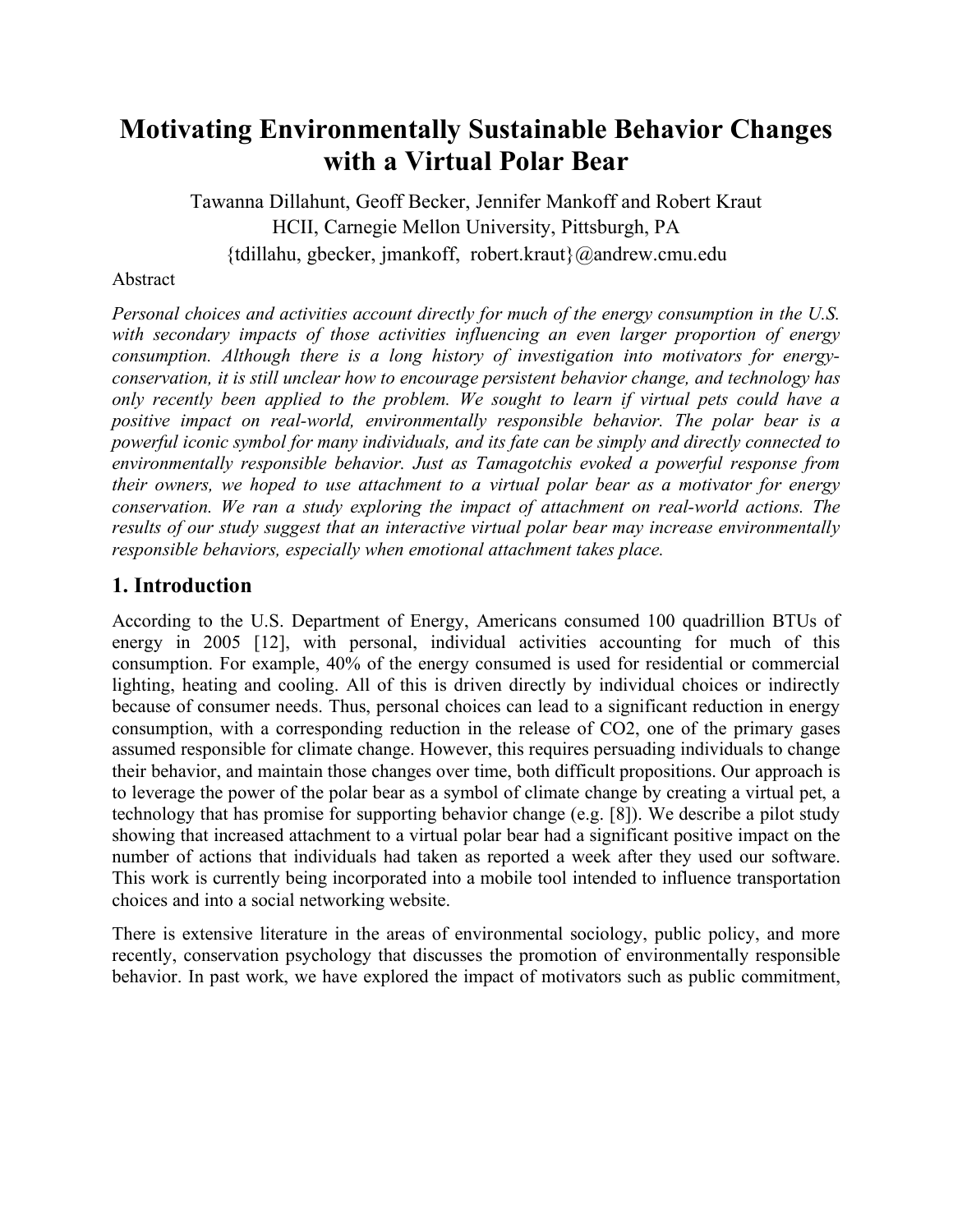frequent feedback, and personalization on environmentally responsible behavior [11]. Research in conservation psychology implies that animals help humans connect with nature [10]. Vining's literature review demonstrates the extensive evidence for strong emotional bonds between humans and animals but she states that the answer to whether caring about animals or the environment leads to environmentally responsible behavior remains open [12]. Technology may provide a mechanism for leveraging these bonds to encourage behavior change. For example, Tamagotchis are virtual pets requiring nurturing interaction in order to be sustained. This in turn led to an emotional attachment to these virtual pets, for example owners mourned when their pets "died" [3]. Lin and Strub's "Fish'n'Steps" study is an example of how an interactive computer game using a virtual pet, in this case fish, encourage physical activity [8].

Our approach integrates conservation psychology with persuasive technology, the study of how computers can leverage psychological cues to to motivate and influence behavior [4]. For example, motivators of environmentally responsible behavior are more effective when they have a direct impact on people's needs or concerns [2]. Also, caring for *real* animals can inspire conservation behavior [12]. In this paper we show that an emotional connection to a *virtual* pet that responds to environmental behavior can help motivate an individual by making that behavior seem to directly impact an individual's concerns.

## **2. Experiment**

We conducted a one week, between subjects study comparing environmentally responsible behavior in participants with higher attachment to a virtual pet (the *attachment group)* and participants with lower attachment to the same pet (the *control group)*. Participants were shown a Flash-based virtual polar bear on an ice floe that would react to a their commitment to environmental actions. As shown in Figure 1, the size of the ice floe would change depending on the number of actions a subject committed to taking. Our study tested the following hypotheses:

- $\bullet$  H<sub>1</sub>: Commitments Users who form emotional attachment to the virtual polar bear will commit to more environmentally responsible actions than users who do not form bonds
- $\bullet$  H<sub>2</sub>: Fulfilled Commitments Users who form emotional attachment to the virtual polar bear will fulfill (act on) their commitments
- H3: Donations Users who form emotional attachment to the virtual polar bear will donate more to a zoo than those from the control group

We recruited 20 subjects (10 in each condition) associated with Carnegie Mellon and local universities from the Center for Behavior Design Research. Participants were given \$15 and a shower timer for their time. All participants completed an initial survey at the start of the experiment to test whether either group was more likely to have higher motives for environmentally responsible behavior and whether this changed during the experiment. We used



**Figure 1:** (top) a polar bear with lots of ice (bottom) a polar bear with little ice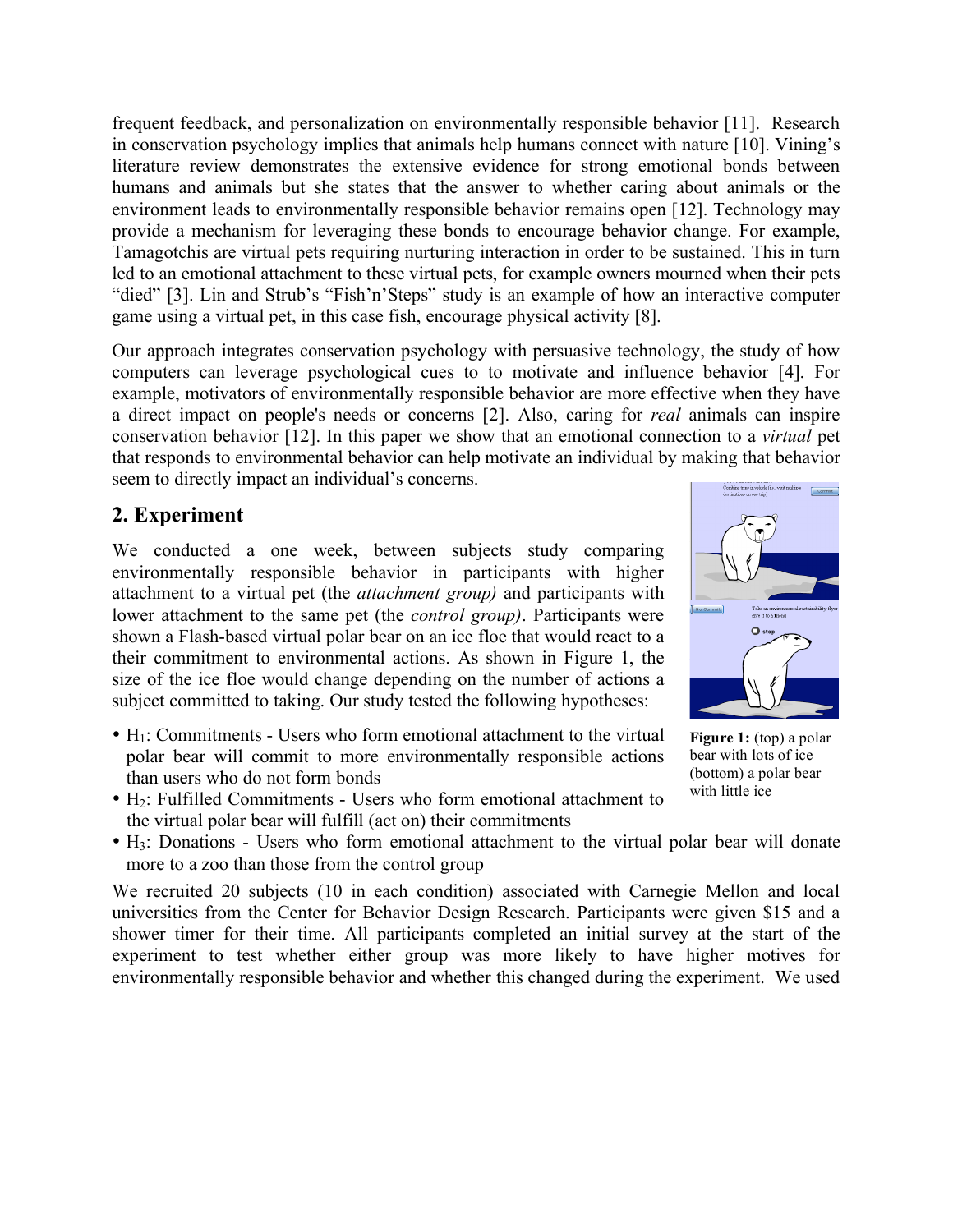a subset of questions from De Young's scales measuring competence and participation [2]. Participants also completed two additional scales both before and after the main intervention (viewing the polar bear): the first measured levels of care on agreeableness and empathy [6] and the second measured overall environmental concerns [7]. All scales had a reliability of .65 or higher, measured using Cronbach's  $\alpha$  (values were  $\alpha$ =.8615 for competence,  $\alpha$ =.8920 for participation,  $\alpha$ =.7579 for care and  $\alpha$ =.655 for environmental concern).

Next, both the attachment and control group were asked to read a factual story describing environmental change, specifically the impact of climate change on the habitat of polar bears. Participants in the attachment group received an additional paragraph with further details on how shrinking ice floes impact polar bears' search for food and threatens their overall existence, pretested to elicit sadness from readers. They were also asked to consider their emotions after reading the story, name the polar bear, and write a description of environmental responsibility. After this preparation, participants from both groups were shown a list of fifteen actions promoting environmental sustainability and given the opportunity to commit to any number of them. Each time the user made a commitment, the polar bear's ice floe would increase in size and the polar bear's affect would become less negative.

All fifteen actions were chosen to represent a range of difficulty of execution. Fourteen were taken from sixty actions previously designed and tested as part of a field study of the StepGreen website [11]. Examples included "Take the stairs instead of the elevator" and "Restrict length of shower to five minutes or less" (recall that participants were given a shower timer). We also created an additional action, "Take an environmental sustainability flyer and give it to a friend," and made flyers available to participants.

Two days after the study, we called participants and asked if they would pledge any of the money earned from the experiment to the zoo's polar bear exhibit (in which case we sent them a pledge envelope). We successfully reached 6 participants in the control group and 8 participants in the attachment group within  $\approx$ 2-5 days. A week after the study, we asked which of their committed actions they had completed. We successfully reached 5 participants in the control group and 6 participants in the attachment group within 7-13 days.

## **3. Results and Discussion**

Out of the 20 participants, one participant from the attachment group did not complete all requested tasks and was not included in our analysis. Of the 19 left, 60% were male and 40% female; 95% of the participants were students. Motivation for environmentally responsible behavior was balanced across the groups, according to the initial survey (p=.08833 and .08199).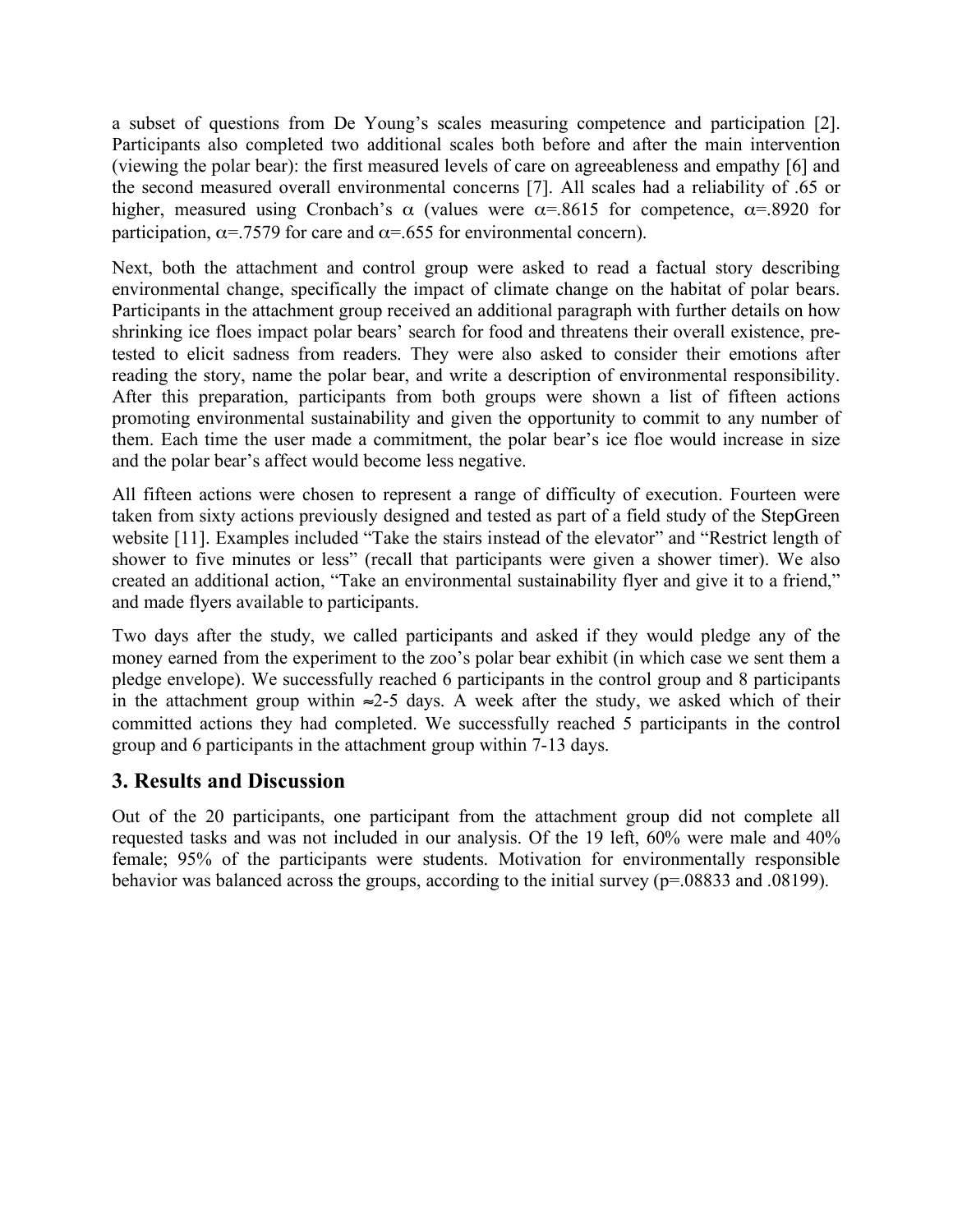

**Figure 2:** (left) The attachment group was higher for all hypotheses, and H<sub>2</sub> (Fulfilled Commitments) is significant  $(F[1,11] = 6.572, p = .0309)$ . (right) The attachment group exhibits greater environmental concern and caring for the environment after reading about and interacting with the polar bear ( $F[1,19]=5.1273$ , p=0.0369 and F[1,19]=3.8124, p=.0675, respectively). Note that the environmental concern scale is reversed, so the attachment group's lower score indicates higher environmental concern).

As shown in Figure 2 (left), participants in the attachment group had a higher mean number of committed actions  $(H_1)$ , fulfilled commitments  $(H_2)$  and a higher mean donation  $(H_3)$ . Of these, the difference in fulfilled commitments was statistically significant:  $F[1,11] = 6.527$ ,  $p=0.0309*$ and the difference in donation amount was almost significant (F[1, 19]=3.8124, p=.0675). Only the difference in committed actions was insignificant (F[1, 19]=1.3908, p=.2545). Additionally, the attachment group demonstrated significantly greater environmental concern and greater care after reading about and interacting with the polar bear, as shown in Figure 2 (right).  $(F[1,19]=5.1273, p=0.0369$  and  $F[1,19]=3.8124, p=.0675$ , respectively).

Our findings demonstrate that participants in the attachment group were more concerned about the environment, and this translated directly into significantly higher reported actions. Of particular interest is the fact that while number of commitments was not different between the groups, reported follow through in terms of fulfilling those commitments was significantly higher. It is possible that participants in the attachment group lied about doing more out of guilt or some other emotion. Also, we do not know how long these differences would be sustained for.

## **4. Future Work**

Our next step is to deploy the polar bear over a longer period of time, in a setting where we can objectively measure its impact on action. This addresses the two biggest concerns mentioned above. We plan to deploy the polar bear on a mobile platform that can track use of different transportation options. Additionally, we are currently creating a virtual polar bear plugin for MySpace and Facebook. The large numbers of users on sites such as MySpace (used by over 61.2 million unique visitors) and Facebook (over 19.5 million unique users)[9] presents exciting opportunities to encourage personally- and socially-desirable change in behaviors. Users will be able to publicly make commitments and have the status of their polar bear on display. Based on consistency theory, users would be more likely to behave consistently with their commitment [5]. This may also lead to further research on the impact peer pressure may have on environmentally sustainable actions.